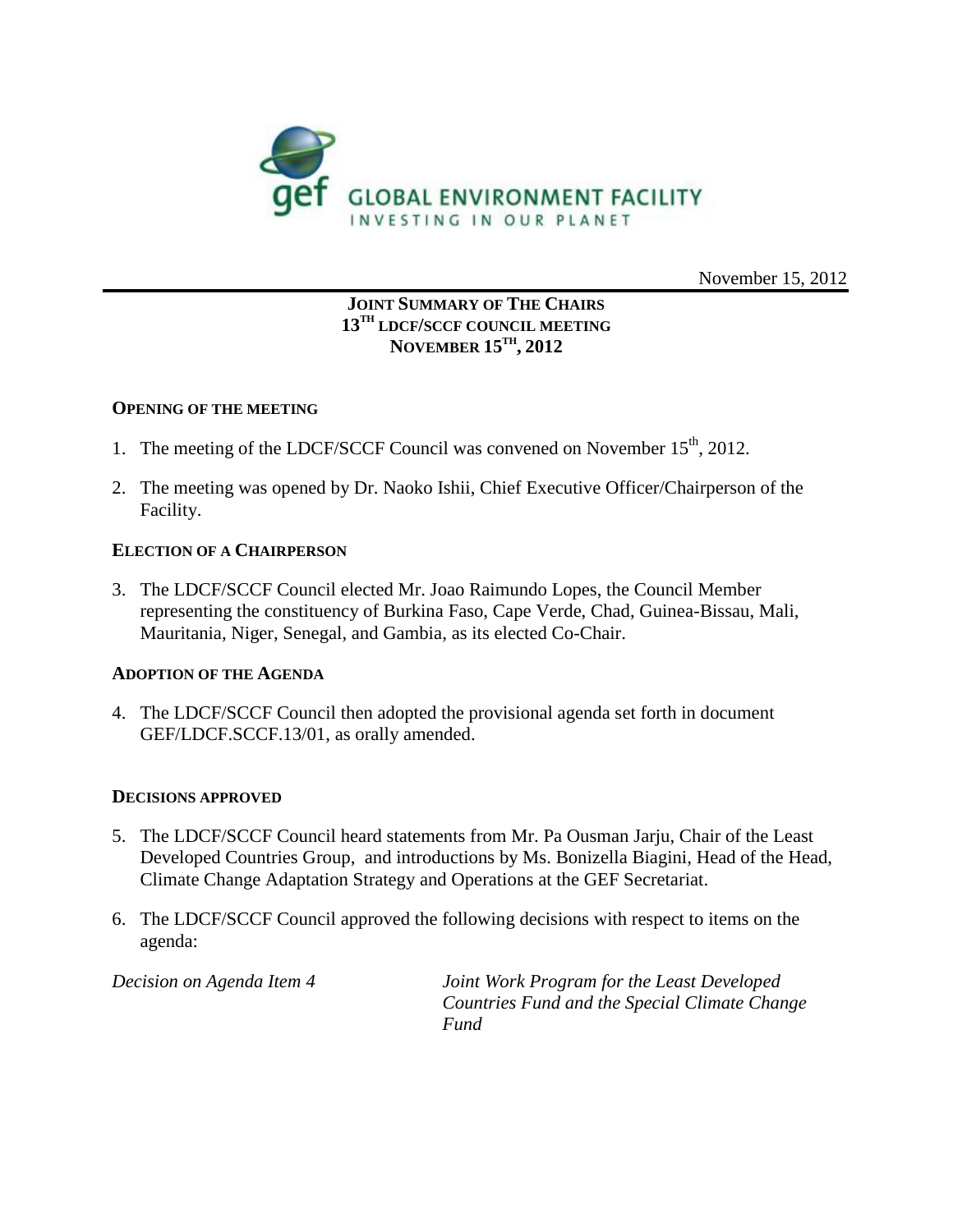7. The LDCF/SCCF Council reviewed the proposed document GEF/LDCF.SCCF.13/03, Joint Work Program for the Least Developed Countries Fund and the Special Climate Change Fund, and approved the following decision:

*"The LDCF/SCCF Council, having reviewed document GEF/LDCF.SCCF.13/03, Joint Work Program for the Least Developed Countries Fund and the Special Climate Change Fund, Submitted for LDCF/SCCF Council Approval, approved the work program comprising five project concepts, subject to comments made during the Council meeting and additional comments that may be submitted in writing to the Secretariat by November 29, 2012.*

*Total resources requested in this work program amount to \$28.544 million for the SCCF and \$1.870 million for the LDCF, including project grants and Agency fees. The approved work program is comprised of the following:*

- *a) Four Stand-Alone SCCF-A Projects:*
- *Georgia: Enhancing Resilience of Agricultural Sector in Georgia (ERASIG) (IFAD) 9 (Total SCCF/LDCF Resources Requested in this WP: \$5.804M)*
- *Kyrgyz Republic: Promoting Climate Resiliency of Water Supplies in Kyrgyzstan (EBRD) (Total SCCF/LDCF Resources Requested in this WP: \$5.500M)*
- *Lebanon: Sustainable Agricultural Livelihoods in Marginal Areas (SALMA) (World Bank) (Total SCCF/LDCF Resources Requested in this WP: \$7.862M)*
- *Tunisia: Addressing Climate Change Vulnerabilities and Risks in Vulnerable Coastal Areas of Tunisia (UNDP) (Total SCCF/LDCF Resources Requested in this WP: \$6.050M)*
- *b) One Multi-Trust Fund Project:*
- *Regional (Angola, Namibia and South Africa): Enhancing Climate Change Resilience in the Benguela Current Fisheries System (FAO) (Total SCCF/LDCF Resources Requested in this WP: \$5.198M)*

*With respect to the following project, the LDCF/SCCF Council requested the Secretariat to arrange for Council members to receive draft final project documents and to transmit to the CEO within four weeks any concerns they may have prior to the CEO's endorsing a project document for final approval by the GEF Agency:*

 *Lebanon: Sustainable Agricultural Livelihoods in Marginal Areas (SALMA) (World Bank) (Total SCCF/LDCF Resources Requested in this WP: \$7.862M)*

*With respect to the 5 PIFs approved as part of the work program, the Council finds that each of these PIFs (i) is, or would be, consistent with the Instrument and GEF Policies and procedures, and (ii) may be endorsed by the CEO for final approval by the GEF Agency, provided that the final project documents fully incorporate and address the Council's comments on the work program, and that the CEO confirms that the project continues to be consistent with the Instrument and GEF policies and procedures.*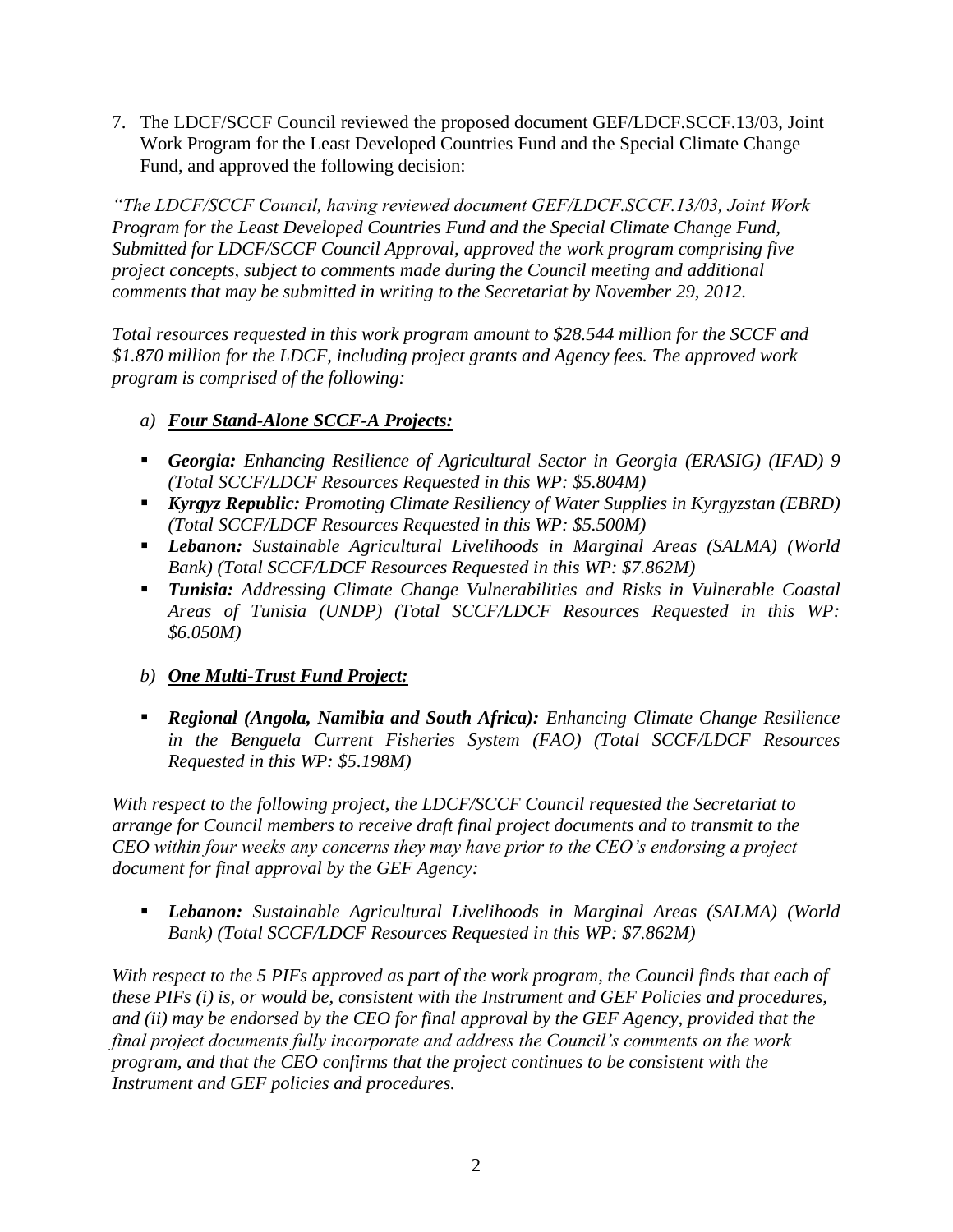*With respect to any PIF approved in this work program, the final project document will be posted on the GEF website for information after CEO endorsement. If the GEF CEO determines that there have been major changes to the project scope and approach since PIF approval, the final project document shall be posted on the web for Council review for four weeks prior to CEO endorsement.*

*The Council requested that the Secretariat include in the next Progress Report on the LDCF and SCCF a report on expected portfolio-level results."*

*Decision on Agenda Item 5 Updated Operational Guidelines for the Least Developed Countries Fund*

8. The LDCF/SCCF Council reviewed the proposed document GEF/LDCF.SCCF.13/04, Updated Operational Guidelines for the Least Developed Countries Fund, and approved it.

| Decision on Agenda Item 6 | Updated Operational Guidelines for the Special |
|---------------------------|------------------------------------------------|
|                           | Climate Change Fund for Adaptation and         |
|                           | <b>Technology Transfer</b>                     |

9. The LDCF/SCCF Council reviewed the proposed document GEF/LDCF.SCCF.13/05, Updated Operational Guidelines for the Special Climate Change Fund, and approved the following decision:

*"The LDCF/SCCF Council, having reviewed document GEF/LDCF.SCCF.13/03, Updated Operational Guidelines for the Special Climate Change Fund for Adaptation and Technology Transfer, submitted for LDCF/SCCF Council Approval, approves this document, including the discontinuation of use of the sliding-scale option in estimating the additional costs of adaptation."*

# **OTHER BUSINESS**

- 10. The Council requests that the GEF Secretariat prepare a paper for the next Council meeting on how the GEF will operationalize support to enable activities for the preparation of the national adaptation planning process.
- 11. The members of the LDCF/SCCF Council presented the following pledges and contributions on behalf of their governments: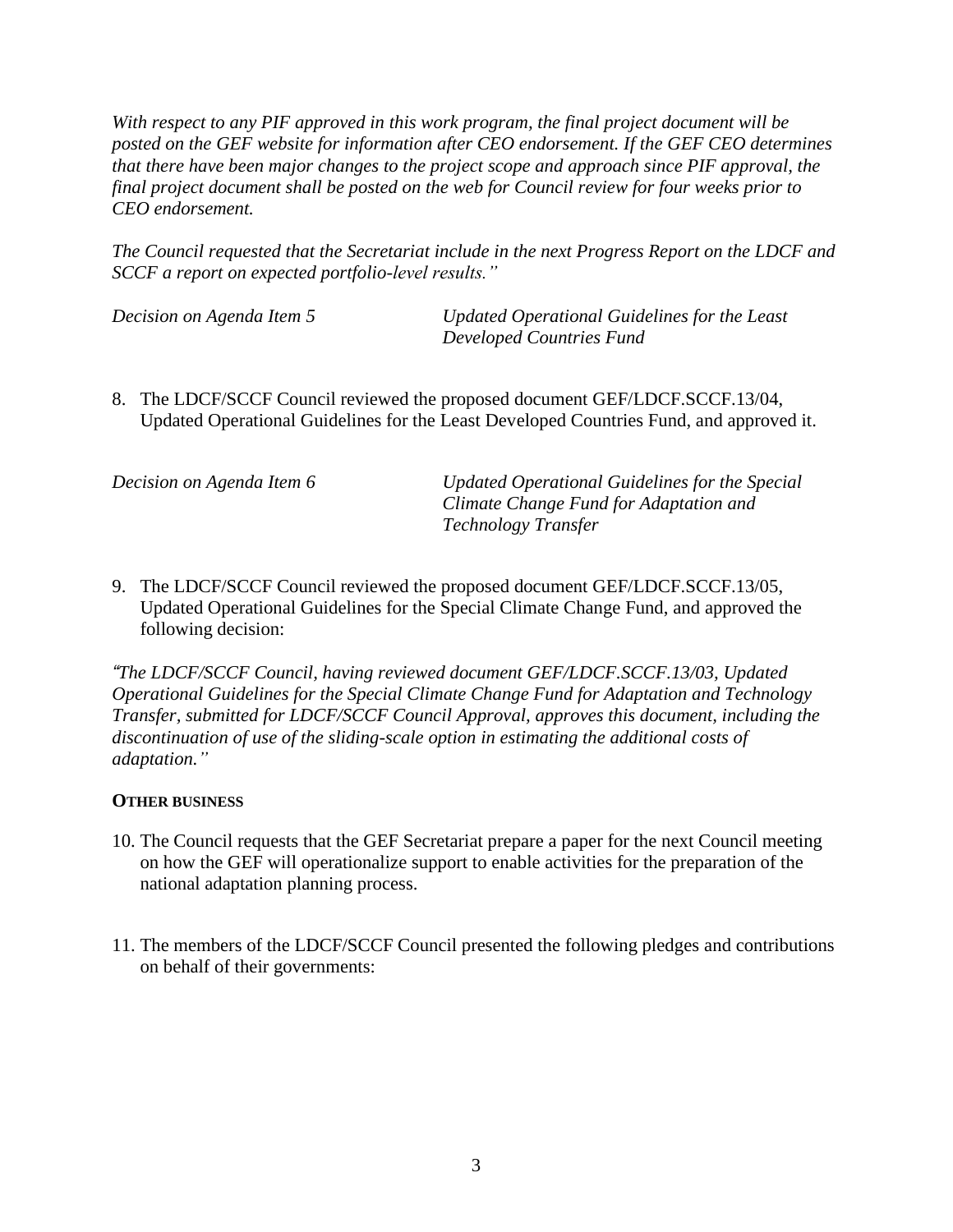# **NEW DONOR CONTRIBUTIONS TO THE LDCF AND SCCF**

November 15, 2012

|            | Amount                       | <b>USD Equivalent</b> |
|------------|------------------------------|-----------------------|
|            |                              |                       |
| <b>EUR</b> | 5,000,000                    | 6,382,028.21          |
| <b>EUR</b> | 4,000,000                    | 5,105,622.57          |
| <b>EUR</b> | 25,000,000                   | 31,910,141.04         |
| <b>NOK</b> | 20,000,000                   | 3,465,784.05          |
| <b>SEK</b> | 115,000,000                  | 16,991,474.71         |
|            |                              | 63,855,050.58         |
|            |                              |                       |
| <b>EUR</b> | 9,000,000                    | 11,487,650.78         |
| <b>EUR</b> | 2,000,000                    | 2,552,811.28          |
| <b>NOK</b> | 17,000,000                   | 2,945,916.44          |
|            |                              | 16,986,378.50         |
|            |                              | 80, 841, 429. 08      |
|            | Total new contributions $c/$ |                       |

*a/* USD Equivalents are shown as of 11/15/2012

*b/* includes contributions to ADPT and TECH

*c/* Agreements fully executed or for countersignature

# **CLOSURE OF THE MEETING**

12. The meeting closed on November 15, 2012.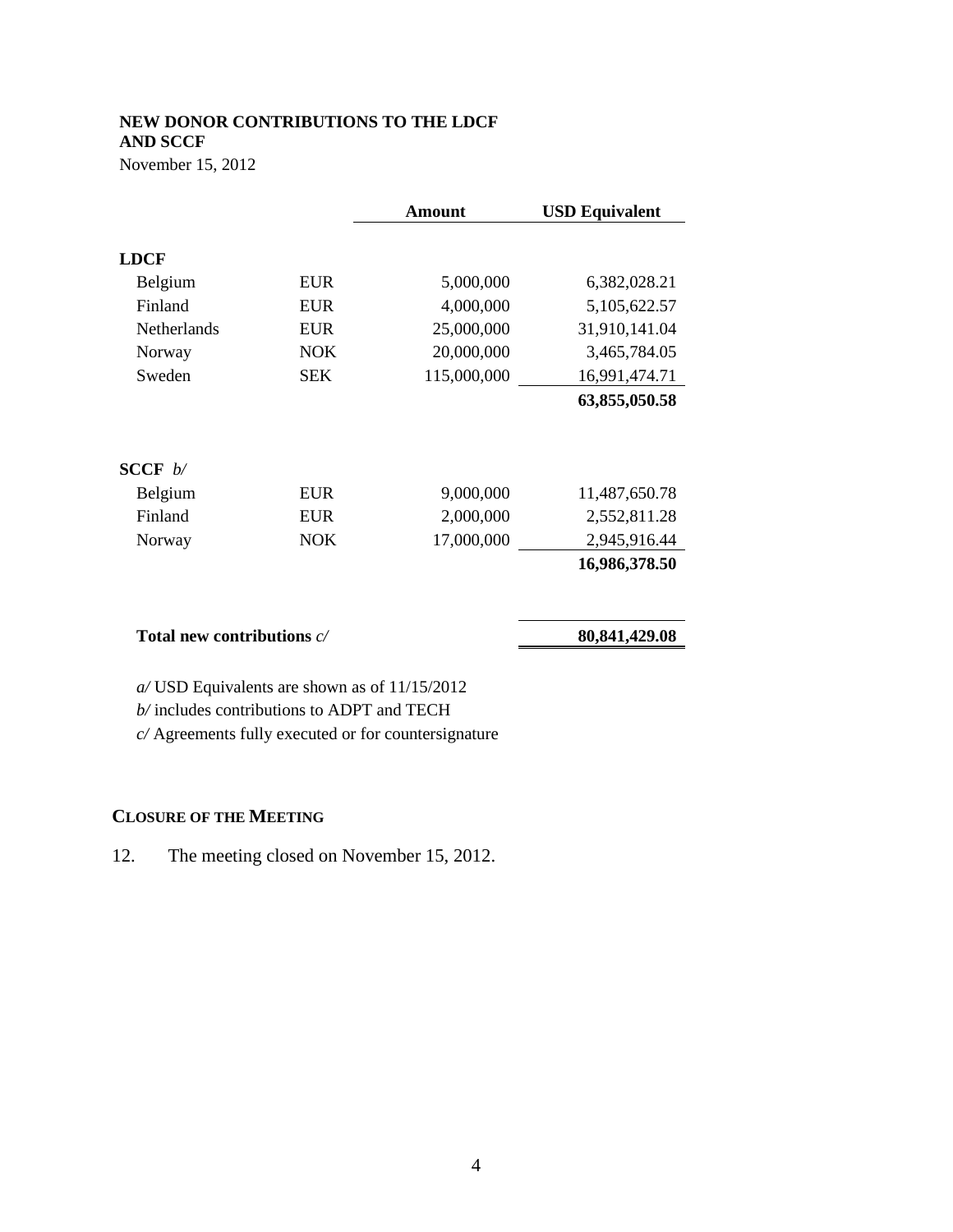#### **Table 1: Record of LDCF/SCCF Resources Requested for Projects and Resulting Council Decisions Council Meeting, November 15, 2012**

|                |          |                                                  |                                                                                               |                                             |             |                                        | <b>Project Funding</b><br><b>Amounts Requested for Funding</b><br>in US\$ |                                  | <b>Project Funding</b><br><b>Amounts Approved by Council</b><br>in US\$ |                                |                                 |
|----------------|----------|--------------------------------------------------|-----------------------------------------------------------------------------------------------|---------------------------------------------|-------------|----------------------------------------|---------------------------------------------------------------------------|----------------------------------|-------------------------------------------------------------------------|--------------------------------|---------------------------------|
|                |          | GEF_ID Agency                                    | Title                                                                                         | Country                                     |             | Trust Fund Project Amount<br>Requested | <b>Agency Fees</b><br>Requested                                           | <b>Total Amount</b><br>Requested | Project Amount<br>Approved                                              | <b>Agency Fees</b><br>Approved | <b>Total Amount</b><br>Approved |
|                |          | <b>UNDER THE SCCF TRUST FUND</b>                 |                                                                                               |                                             |             |                                        |                                                                           |                                  |                                                                         |                                |                                 |
|                |          | <b>Special Climate Change Fund</b>               |                                                                                               |                                             |             |                                        |                                                                           |                                  |                                                                         |                                |                                 |
|                |          |                                                  |                                                                                               |                                             |             |                                        |                                                                           |                                  |                                                                         |                                |                                 |
| $\mathbf{1}$   | 5147     | <b>IFAD</b>                                      | Enhancing Resilience of Agricultural Sector in Georgia<br>(ERASIG)                            | Georgia                                     | SCCF        | 5,300,000                              | 530,000                                                                   | 5,830,000                        | 5,300,000                                                               | 530,000                        | 5,830,000                       |
| $\overline{2}$ |          | 5115 EBRD                                        | Promoting Climate Resiliency of Water Supplies in<br>Kyrgyzstan                               | Kyrgyz Republic                             | SCCF        | 5,000,000                              | 500,000                                                                   | 5,500,000                        | 5,000,000                                                               | 500,000                        | 5,500,000                       |
| 3              | 5125     | World Bank                                       | Sustainable Agricultural Livelihoods in Marginal Areas<br>(SALMA)                             | Lebanon                                     | SCCF        | 7,147,635                              | 714,763                                                                   | 7,862,398                        | 7,147,635                                                               | 714,763                        | 7,862,398                       |
| 4              | 5105     | UNDP                                             | Addressing Climate Change Vulnerabilities and Risks in<br>Vulnerable Coastal Areas of Tunisia | Tunisia                                     | SCCF        | 5,500,000                              | 550,000                                                                   | 6,050,000                        | 5,500,000                                                               | 550,000                        | 6,050,000                       |
|                |          | <b>Sub-total for Special Climate Change Fund</b> |                                                                                               |                                             |             | 22,947,635                             | 2,294,763                                                                 | 25,242,398                       | 22,947,635                                                              | 2,294,763                      | 25,242,398                      |
|                |          | <b>Multi Trust Funds</b>                         |                                                                                               |                                             |             |                                        |                                                                           |                                  |                                                                         |                                |                                 |
| 5              | 5113 FAO |                                                  | Enhancing Climate Change Resilience in the Benguela<br>Current Fisheries System               | Regional (Angola,<br>Namibia, South Africa) | <b>SCCF</b> | 3,025,000                              | 302,500                                                                   | 3,327,500                        | 3,025,000                                                               | 302,500                        | 3,327,500                       |
|                |          | <b>Sub-total for Multi Trust Funds</b>           |                                                                                               |                                             |             | 3,025,000                              | 302,500                                                                   | 3,327,500                        | 3,025,000                                                               | 302,500                        | 3,327,500                       |
|                |          | <b>GRAND TOTAL UNDER THE SCCF TRUST FUND</b>     |                                                                                               |                                             |             | 25,972,635                             | 2,597,263                                                                 | 28,569,898<br>25,972,635         |                                                                         | 2,597,263                      | 28,569,898                      |
|                |          | <b>UNDER THE LDCF TRUST FUND</b>                 |                                                                                               |                                             |             |                                        |                                                                           |                                  |                                                                         |                                |                                 |
|                |          | Multi Trust Funds                                |                                                                                               |                                             |             |                                        |                                                                           |                                  |                                                                         |                                |                                 |
| $\mathbf{1}$   | 5113 FAO |                                                  | Enhancing Climate Change Resilience in the Benguela<br>Current Fisheries System               | Regional (Angola,<br>Namibia, South Africa) | LDCF        | 1,700,000                              | 170,000                                                                   | 1,870,000                        | 1,700,000                                                               | 170,000                        | 1,870,000                       |
|                |          | Sub-total for Multi Trust Funds                  |                                                                                               |                                             |             | 1,700,000                              | 170,000                                                                   | 1,870,000                        | 1,700,000                                                               | 170,000                        | 1,870,000                       |
|                |          | GRAND TOTAL UNDER THE LDCF TRUST FUND            |                                                                                               |                                             |             | 1,700,000                              | 170,000                                                                   | 1,870,000                        | 1,700,000                                                               | 170,000                        | 1,870,000                       |
|                |          | <b>GRAND TOTAL OF BOTH SCCF AND LDCF</b>         |                                                                                               |                                             |             | 27,672,635                             | 2,767,263                                                                 | 30,439,898                       | 27,672,635                                                              | 2,767,263                      | 30,439,898                      |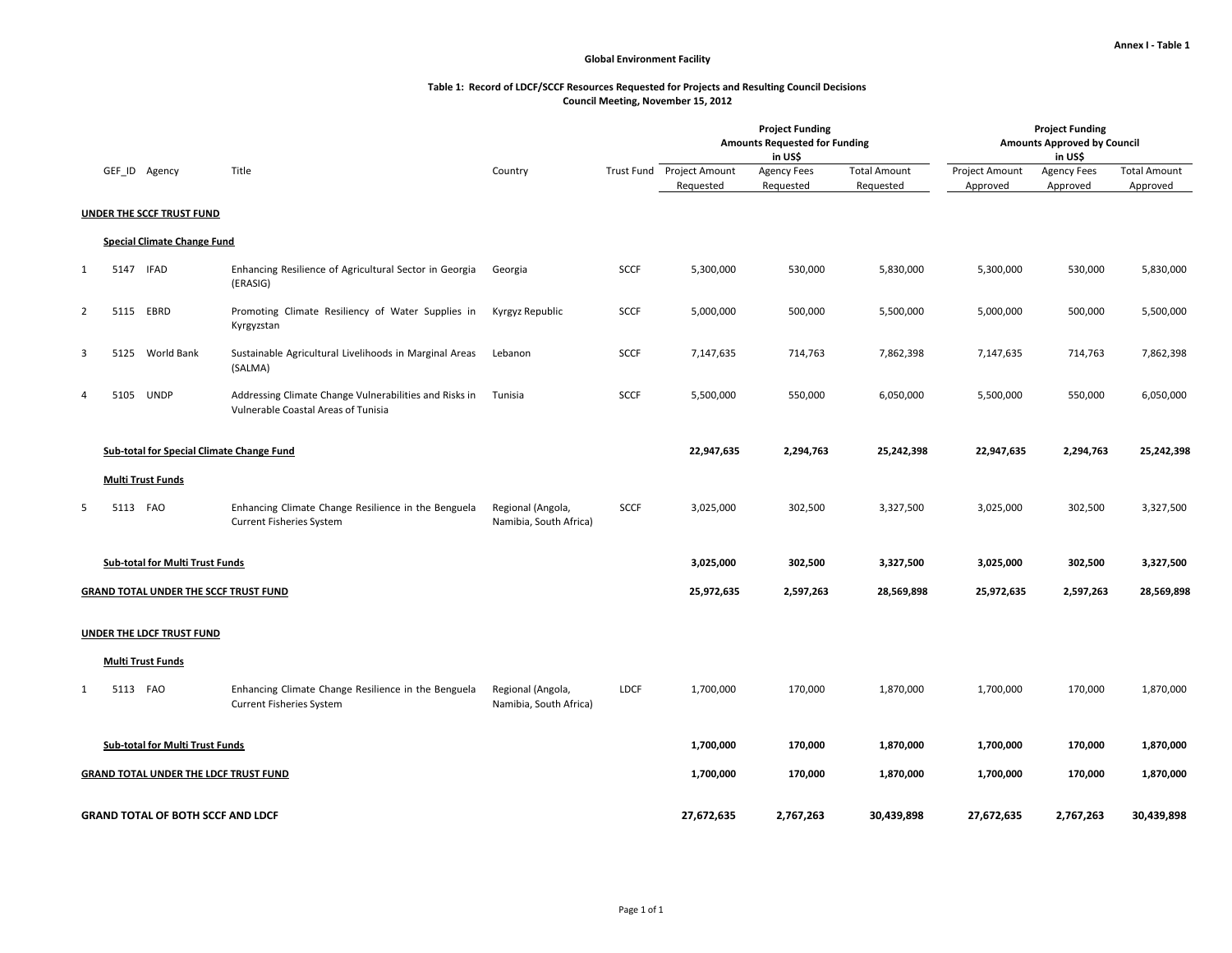#### **Table 2: Record of Multi Trust Fund Programs/Projects submitted under the GEF and LDCF/SCCF Trust Funds and Resulting Council Decisions Council Meetings, November 15, 2012**

|                    |            |                                                                                        |                                                  |                   |                                    | <b>Project Funding</b><br><b>Amounts Requested for Funding</b><br>in US\$ |                                  |                                   | <b>Project Funding</b><br><b>Amounts Approved by Council</b><br>in US\$ |                                 |
|--------------------|------------|----------------------------------------------------------------------------------------|--------------------------------------------------|-------------------|------------------------------------|---------------------------------------------------------------------------|----------------------------------|-----------------------------------|-------------------------------------------------------------------------|---------------------------------|
| GEF_ID             | Agency     | Title                                                                                  | Country                                          | <b>Trust Fund</b> | <b>Project Amount</b><br>Requested | <b>Agency Fees</b><br>Requested                                           | <b>Total Amount</b><br>Requested | <b>Project Amount</b><br>Approved | <b>Agency Fees</b><br>Approved                                          | <b>Total Amount</b><br>Approved |
| 1 5113             | <b>FAO</b> | Enhancing Climate Change Resilience in the Benguela<br><b>Current Fisheries System</b> | Regional (Angola, Namibia, South LDCF<br>Africa) |                   | 1,700,000                          | 170,000                                                                   | 1,870,000                        | 1,700,000                         | 170,000                                                                 | 1,870,000                       |
|                    |            |                                                                                        |                                                  | <b>SCCF</b>       | 3,025,000                          | 302,500                                                                   | 3,327,500                        | 3,025,000                         | 302,500                                                                 | 3,327,500                       |
|                    |            |                                                                                        |                                                  | Sub-total         | 4,725,000                          | 472,500                                                                   | 5,197,500                        | 4,725,000                         | 472,500                                                                 | 5,197,500                       |
| <b>GRAND TOTAL</b> |            |                                                                                        |                                                  |                   | 4,725,000                          | 472,500                                                                   | 5,197,500                        | 4,725,000                         | 472,500                                                                 | 5,197,500                       |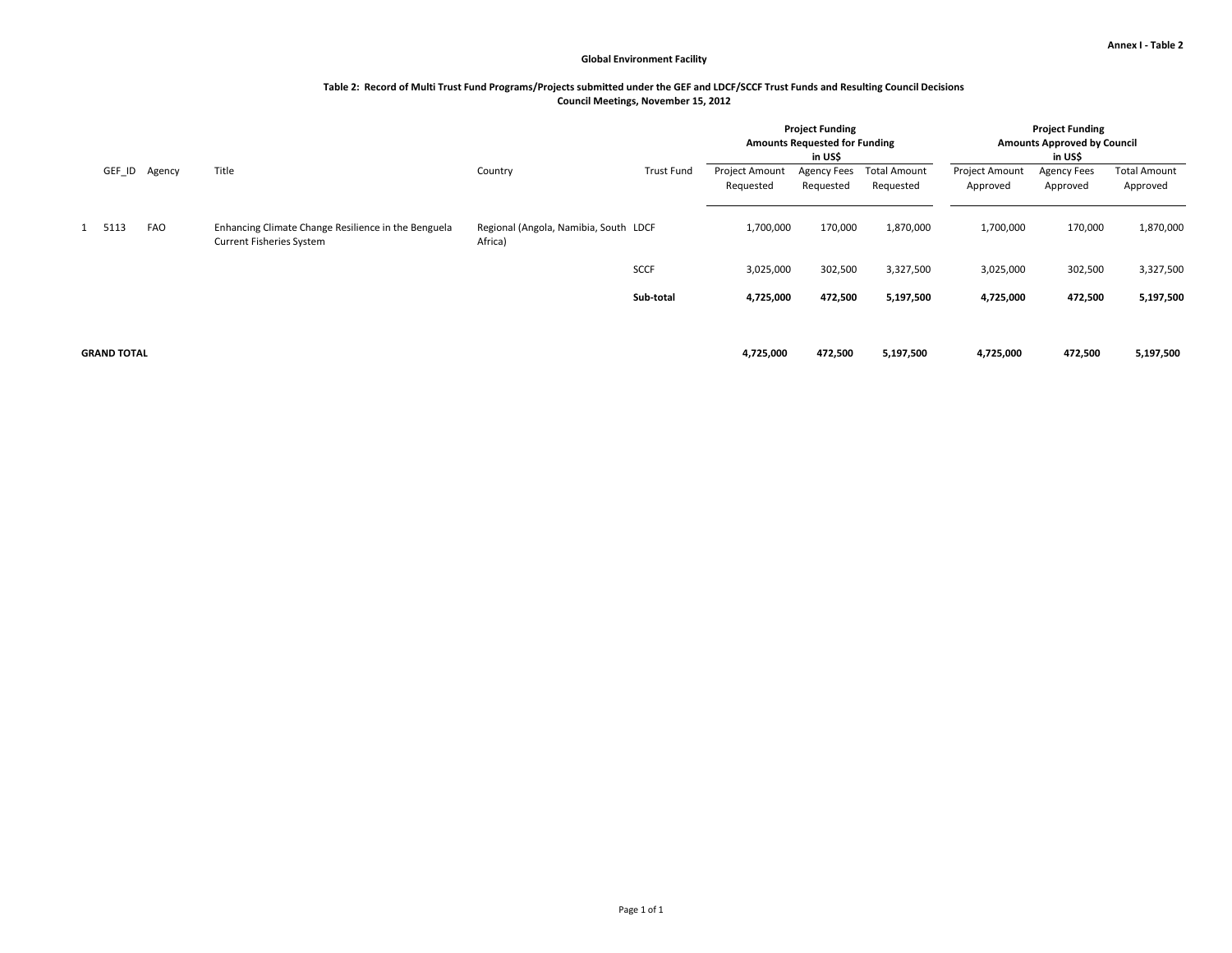## **Table 3: Record of LDCF/SCCF Resources Requested by Agency and Resulting Council Decisions Council Meeting, November 15, 2012**

## **Summary of Council Decisions**

|                                             | <b>LDCF</b> | <b>SCCF</b>  | Total       |
|---------------------------------------------|-------------|--------------|-------------|
| Funding status as of $11/15/2012$           | 170.756.004 | \$34.727.708 | 205.483.712 |
| <b>Approvals by Council</b>                 | 1.870.000   | 28,569,898   | 30,439,898  |
| <b>Funding status after Council meeting</b> | 168.886.004 | 6.157.810    | 175.043.814 |

|                   |                          | LDCF Amounts Requested for Funding in US\$ |              |           | LDCF Amounts Approved by Council in US\$ |           |  |  |  |
|-------------------|--------------------------|--------------------------------------------|--------------|-----------|------------------------------------------|-----------|--|--|--|
| Agency            | Project                  | Fee                                        | <b>Total</b> | Project   | Fee                                      | Total     |  |  |  |
| ADB               | $\overline{\phantom{a}}$ |                                            |              |           |                                          |           |  |  |  |
| AfDB              |                          |                                            |              |           |                                          |           |  |  |  |
| EBRD              | $\overline{\phantom{a}}$ |                                            |              |           |                                          |           |  |  |  |
| FAO               | 1,700,000                | 170,000                                    | 1,870,000    | 1,700,000 | 170,000                                  | 1,870,000 |  |  |  |
| <b>IADB</b>       |                          |                                            |              |           |                                          |           |  |  |  |
| <b>IFAD</b>       |                          |                                            |              |           |                                          |           |  |  |  |
| <b>UNDP</b>       |                          |                                            |              |           |                                          |           |  |  |  |
| <b>UNEP</b>       |                          |                                            |              |           |                                          |           |  |  |  |
| <b>UNIDO</b>      | ٠                        |                                            |              |           |                                          |           |  |  |  |
| World Bank        |                          |                                            |              |           |                                          |           |  |  |  |
| <b>LDCF Total</b> | 1,700,000                | 170,000                                    | 1,870,000    | 1,700,000 | 170,000                                  | 1,870,000 |  |  |  |

### **Annex I - Table 3**